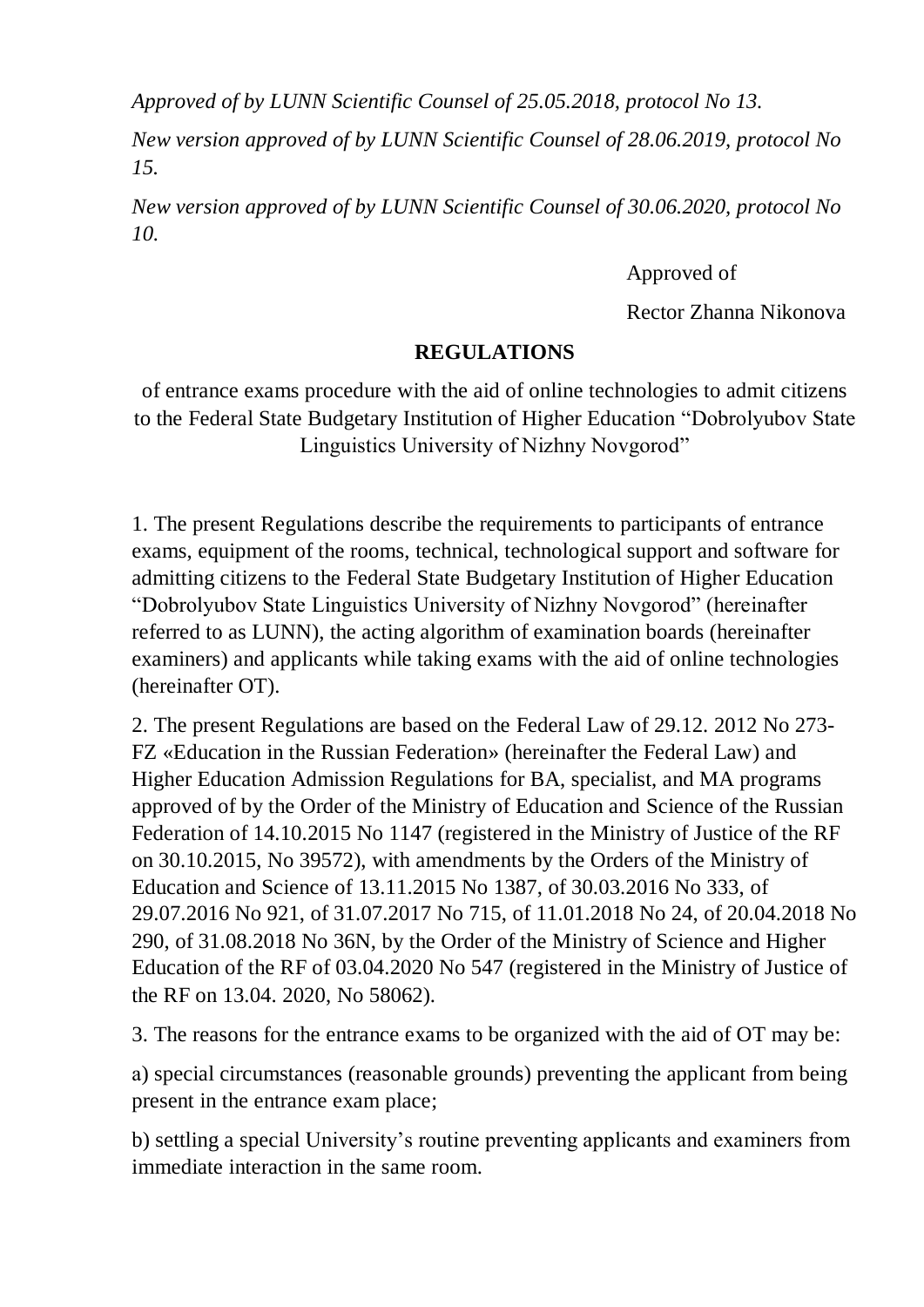4. In the case of 3a of the present Regulations the applicant gives a written notification to the Admission Board on his or her intention to take entrance exams with the aid of OT stating a reason of not being able to arrive at LUNN to take the exams. The Admission Board has a right to refuse if it does not regard the stipulated reason sufficient for taking the exams with the aid of OT.

5. Prior to taking the exams with the aid of OT the applicant is to get acquainted with the present Regulations confirming it with the signature in the application documents.

6. Entrance exams with the aid of OT are conducted within the period set by LUNN Admission Regulations for the entrance exams conducted by the University. The dates of the exams are set by the Admission Board in coordination with the examination boards according to the applications received for taking exams with the aid of OT.

7. The procedure of the entrance exam with the aid of OT are developed and approved of by the University's Scientific Council for each subject separately. The assessment criteria and scale are the same as those set by the University for the exams organized in LUNN buildings.

8. Entrance exams with the aid of OT may be organized as in form of an online videoconference as by means of a travel of the University's representatives to the applicants' country to conduct the exam for a group of applicants. In the latter case a technical board is to be formed to organize the exams in the applicants' country and the place of their organization is to be determined.

9. Entrance exams with a videoconference are organized provided that:

1) the applicant's room is equipped with a computer or/and a laptop with an Internet access and a required software, a webcam, a microphone, a sound device;

2) the applicant's room door is closed and the room is situated far from radio interference, during the exam in the room there are no other persons, other computers and monitors are switched off, there are no wall drawings and posters, the working surface of the desk with the applicant's personal computer (hereinafter PC) is free from all the objects including all mobile, electronic, portable and computer devices, wireless headphones, watches, copybooks, books, notebooks, stickers, notes or sheets of paper with written or printed text; the webcam is not positioned against the source of artificial or natural light, on the desk there may be a blank sheet of paper, a pen, a pencil;

3) there are technical conditions for the exams with the aid of OT:

- a PC or a laptop with an Internet access of not less than 4 Mbit/s, equipment for video and audio conferencing.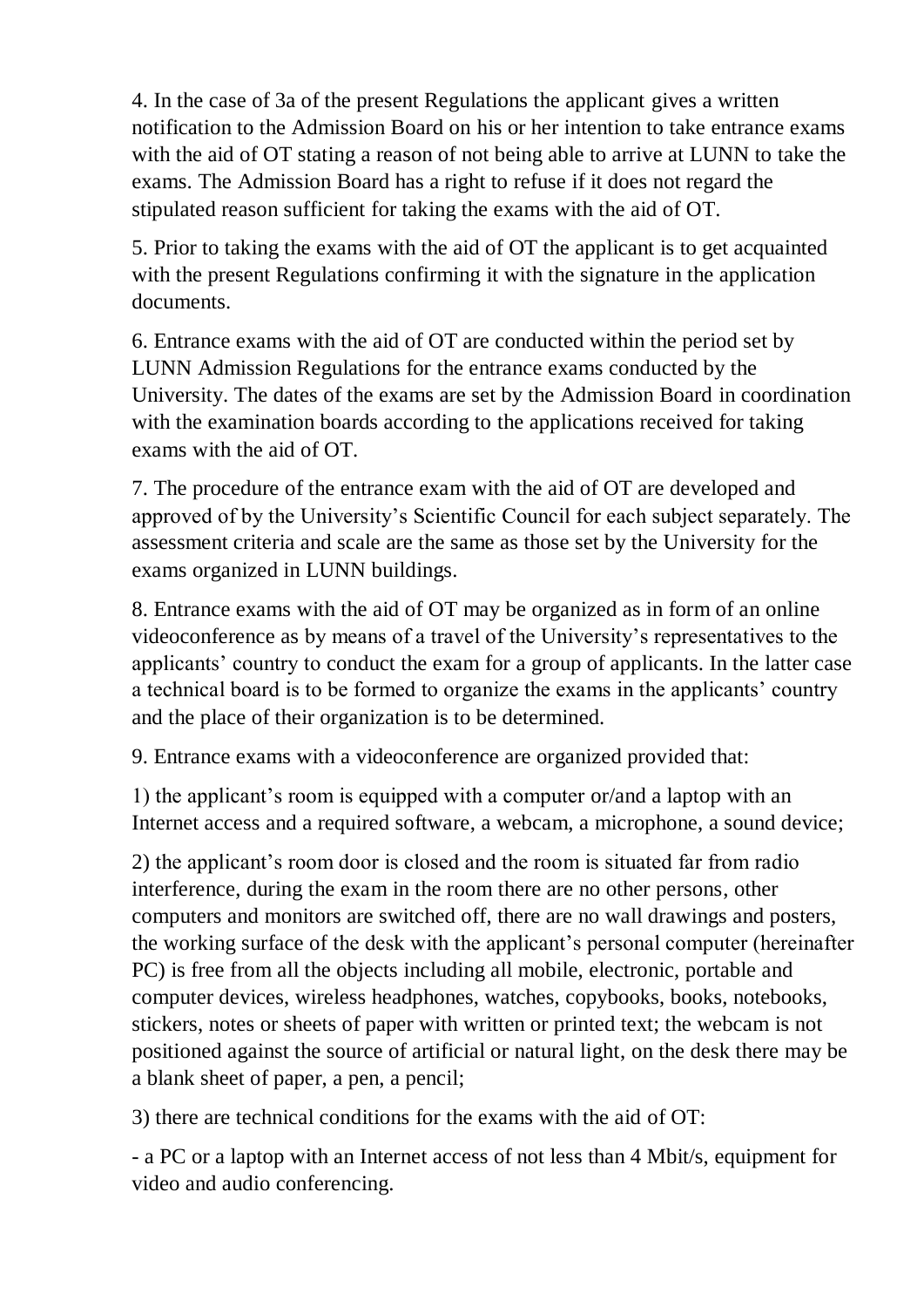The hardware and the software of the PC shall meet the following requirements:

- an installed webcam allowing to demonstrate to the examiners the applicant's room and the materials which are used and guaranteeing uninterrupted transmission of the procedure (webcam with a matrix of not less than 0.9 MP and video resolution of not less than 1280X720);

- installed microphone and speakers or a headset (all the equipment shall be compatible with Zoom software);

- installed video conferencing program Zoom with screen demonstration;

4) the hardware and the software shall guarantee:

- the applicant's personal identification (visual match of the person with the ID documents);

- a possibility of the dialogue between the applicant and the examiners for the case of additional, clarifying questions;

- a possibility of exchanging messages and text files for all the participants of the communication;

5) the applicant organizes technical support of the entrance exam with the aid of OT in the room he or she is in during the exam. The applicant has a right to use for videoconferencing the equipment with the characteristics different from those indicated in 3) provided that it guarantees the mutual online video and audio communication via Internet.

6) the applicant shall be online half an hour before the start time of the exam to preliminarily test audio and video connection. The Department of information systems and education technologies of LUNN supports the applicants and the examiners to solve problems in connecting to the videoconference.

10. On the day of the exam with the aid of OT the applicant shall:

- connect to the videoconference using the link and other data (e.g. the password) required;

- give a view of the room and of the desk's working surface using the webcam or a video camera;

- hold the opened ID against the webcam to let clearly see the photo, last name, first name and other names, birthdate and birth place, document issuing body and date. The examiners identify the applicant visually by checking the ID photo against the person connected to the conference as well as by studying the personal data (last name, first name and other names, birthdate and birth place). If the webcam picture does not allow to certainly identify the applicant, the examiners have a right to require displacement of the applicant's equipment for a better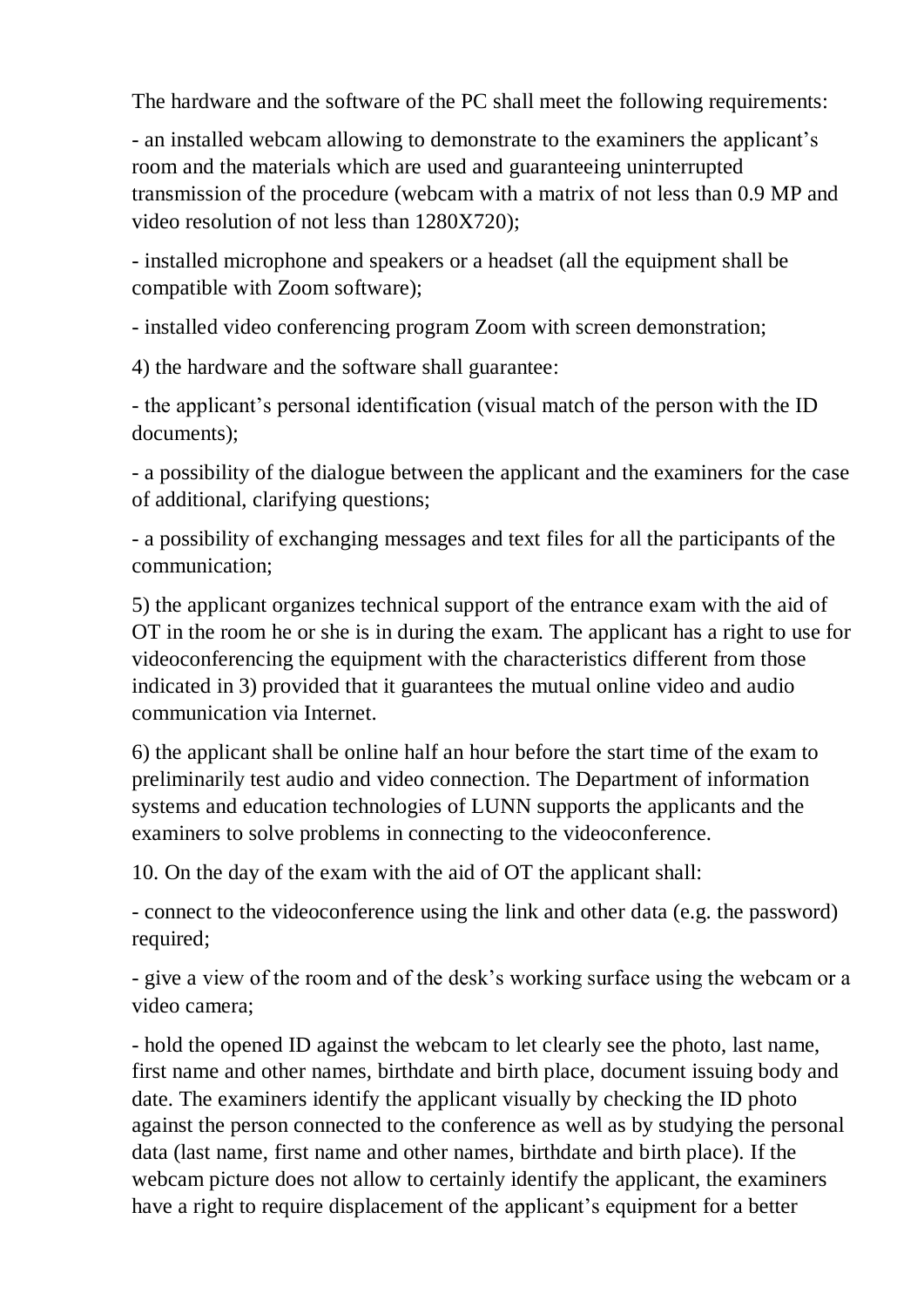picture. The examiners have a right to refuse conducting the exam if the applicant refuses to guarantee a better video transmission or the examination board cannot identify the respective person as the applicant.

11. The examiners check the applicant's room through the webcam to make sure that other persons as well as information and reference materials are not there. The applicant is to guarantee good lighting as well as absence of noise (music etc.). If other persons are in the room the examiners may refuse conducting the exam.

12. If during the exam the transmission is interrupted for 5 minutes or longer, the applicant receives another assignment. The waiting period for the transmission to start again shall not exceed 15 minutes, otherwise the procedure is stopped and the exam postponed according to the parties' agreement.

13. The exam is also to be stopped and postponed in the following cases:

а) more than 5 transmission interruptions for longer than 5 seconds;

b) poor video and audio transmission (fragmentary speech, low (distorted) sound, temporary absence of room's or applicant's picture, etc.).

14. During the videoconference exam the details of the applicant's oral answer are fixed on the official sheet and the answer is assessed according to the set criteria. During the discussion of the result by the examiners the video communication with the applicant is interrupted. After the discussion the communication is resumed, the mark is announced to the applicant and put down in form of a figure and of a word in all the documents: in the answer fixing sheet and in the record lists of the examination board and of the applicant. On the answer fixing sheet, the fact of conducting the exam with the aid of OT is fixed.

15. If the applicant does not connect to the conference longer than 15 minutes after the start of the exam, the applicant is considered not to have arrived to take the exam. Applicants who fail to arrive to take the exam for a good reason (illness or other circumstances documentarily confirmed) may take the exam with another group or on a reserved day.

16. The applicant has a right to address the Appeal Board on the results of the exams if he or she sees violation of the procedure or in case of disagreement with the mark. The appeal shall be regarded according to the order described in Section IX of LUNN Admission Regulations.

17. In case of organizing the entrance exams in the applicants' country for a group of applicants the assignment are completed in written form. The members of the technical board in charge of it guarantee the safety of the materials. Before the start of the exam the board identifies the applicants and monitors the independent completion of the assignment during the exam. On its return to LUNN the board